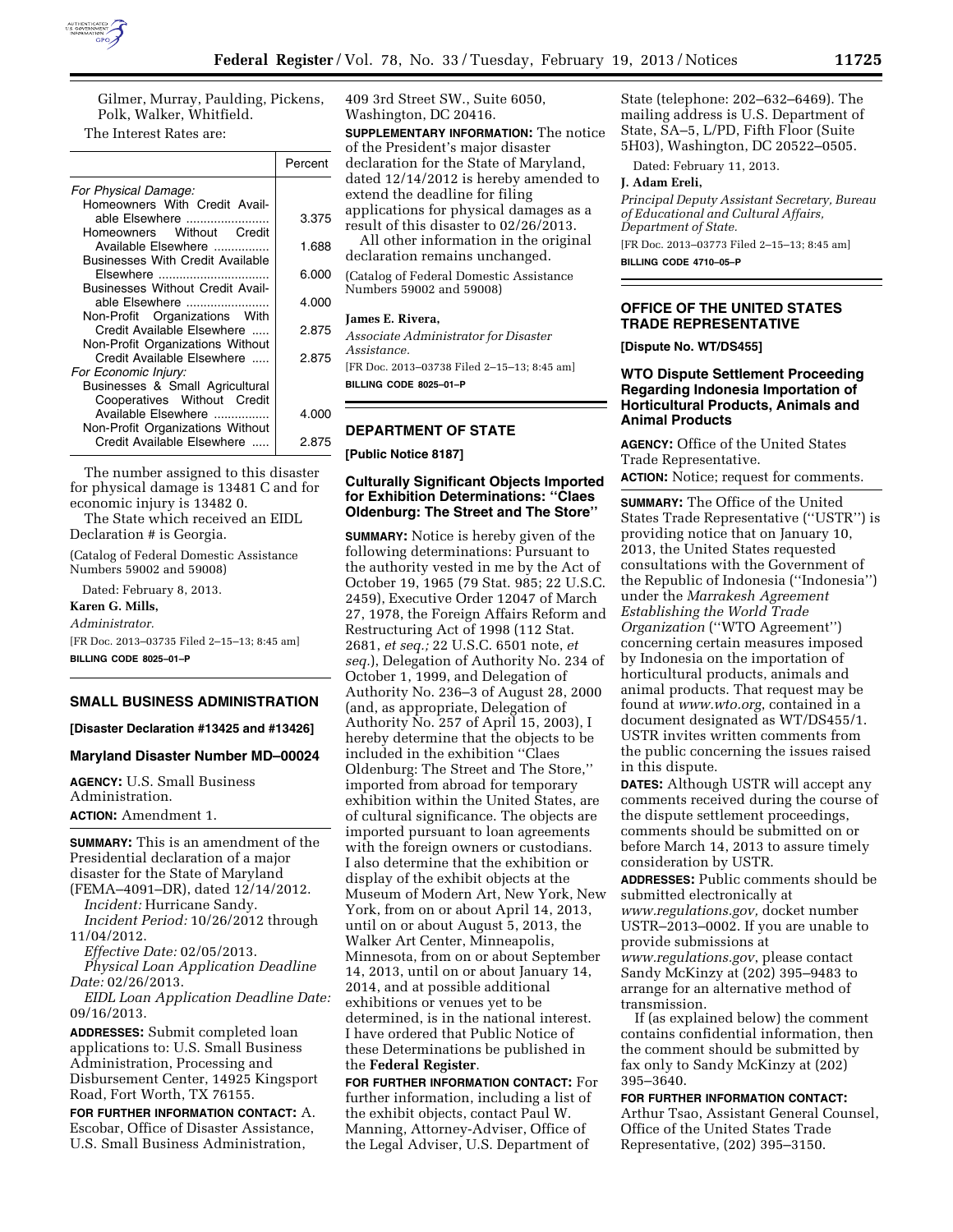**SUPPLEMENTARY INFORMATION:** USTR is providing notice that consultations have been requested pursuant to the WTO *Understanding on Rules and Procedures Governing the Settlement of Disputes*  (''DSU''). If such consultations should fail to resolve the matter and a dispute settlement panel is established pursuant to the DSU, such a panel, which would hold its meetings in Geneva, Switzerland, would be expected to issue a report on its findings and recommendations within nine months after it is established.

## **Major Issues Raised by the United States**

On January 10, 2013, the United States requested consultations concerning certain measures imposed by Indonesia on the importation of horticultural products, animals and animal products into Indonesia. Indonesia subjects the importation of horticultural products, animals and animal products into Indonesia to nonautomatic import licenses and quotas, thereby restricting imports of goods. In particular, Indonesia imposes an import licensing regime for horticultural products and for animal and animal products pursuant to which an importer must complete multiple steps prior to importing those products into Indonesia.

The legal instruments through which Indonesia imposes and administers these measures include but are not limited to the following instruments: Law of the Republic of Indonesia Number 13 of Year 2010 Concerning Horticulture; Regulation of the Minister of Agriculture Number 60/Permentan/ OT.140/9/2012; Regulation of the Minister of Trade Number 30/M–DAG/ PER/5/2012 Regarding Provisions on Import of Horticultural Products; Regulation of the Minister of Trade Number 60/M–DAG/PER/9/2012 Regarding Second Amendment of Regulation of the Minister of Trade Number 30/M–DAG/PER/5/2012 Regarding Provisions on Import of Horticultural Products; Law of the Republic of Indonesia Number 18/2009 on Animal Husbandry and Animal Health; Regulation of the Minister of Agriculture Number 50/Permentan/ OT.140/9/2011 Concerning Recommendation for Approval on Import of Carcasses, Meats, Edible Offals and/or Processed Products Thereof to Indonesian Territory; and Regulation of the Minister of Trade Number 24/M–DAG/PER/9/2011 Concerning Provisions on the Import and Export of Animal and Animal Product. The legal instruments also

include any amendments, related measures, or implementing measures.

These licensing regimes have significant trade-restrictive effects on imports and are used to implement what appear to be WTO-inconsistent measures. The multi-step licensing process appears to be more administratively burdensome than absolutely necessary to administer the measure. The issuance of licenses appears to be delayed or refused by the Indonesian authorities on nontransparent grounds. The Indonesian licensing measures do not inform traders of the basis for granting licenses. The licensing regimes do not appear to be administered in a uniform, impartial and reasonable manner, because the measures are applied inconsistently and unpredictably.

Through these measures, Indonesia appears to have acted inconsistently with its obligations under the *General Agreement on Tariffs and Trade*  (''GATT 1994''), the *Agreement on Agriculture* (''Agriculture Agreement''), and the *Agreement on Import Licensing Procedures* (''Import Licensing Agreement''). Specifically, the United States asserts that Indonesia's measures appear to be inconsistent with the following provisions of the GATT 1994, the Agriculture Agreement, and the Import Licensing Agreement:

1. Articles X:3(a) and XI:1 of the GATT 1994;

2. Article 4.2 of the Agriculture Agreement; and

3. Articles 1.2, 3.2 and 3.3 of the Import Licensing Agreement.

## **Public Comment: Requirements for Submissions**

Interested persons are invited to submit written comments concerning the issues raised in this dispute. Persons may submit public comments electronically to *[www.regulations.gov](http://www.regulations.gov)*, docket number USTR–2013–0002. If you are unable to provide submissions by *[www.regulations.gov,](http://www.regulations.gov)* please contact Sandy McKinzy at (202) 395–9483 to arrange for an alternative method of transmission.

To submit comments via *[www.regulations.gov,](http://www.regulations.gov)* enter docket number USTR–2013–0002 on the home page and click ''search.'' The site will provide a search-results page listing all documents associated with this docket. Find a reference to this notice by selecting ''Notice'' under ''Document Type'' on the left side of the searchresults page, and click on the link entitled ''Submit a Comment'' (For further information on using the *[www.regulations.gov](http://www.regulations.gov)* Web site, please consult the resources provided on the

Web site by clicking on ''How to Use This Site'' on the left side of the home page).

The *[www.regulations.gov](http://www.regulations.gov)* Web site allows users to provide comments by filling in a ''Type Comments'' field, or by attaching a document using an ''Upload File'' field. It is expected that most comments will be provided in an attached document. If a document is attached, it is sufficient to type ''See attached'' in the ''Type Comments'' field.

A person requesting that information, contained in a comment that he submitted, be treated as confidential business information must certify that such information is business confidential and would not customarily be released to the public by the submitter. Confidential business information must be clearly designated as such and the submission must be marked ''BUSINESS CONFIDENTIAL'' at the top and bottom of the cover page and each succeeding page. Any comment containing business confidential information must be submitted by fax to Sandy McKinzy at (202) 395–3640. A non-confidential summary of the confidential information must be submitted at *[www.regulations.gov.](http://www.regulations.gov)* The nonconfidential summary will be placed in the docket and will be open to public inspection.

USTR may determine that information or advice contained in a comment submitted, other than business confidential information, is confidential in accordance with section 135(g)(2) of the Trade Act of 1974 (19 U.S.C.  $2155(g)(2)$ ). If the submitter believes that information or advice may qualify as such, the submitter—

(1) Must clearly so designate the information or advice;

(2) Must clearly mark the material as ''SUBMITTED IN CONFIDENCE'' at the top and bottom of the cover page and each succeeding page; and

(3) Must provide a non-confidential summary of the information or advice.

Any comment containing confidential information must be submitted by fax. A non-confidential summary of the confidential information must be submitted at *[www.regulations.gov.](http://www.regulations.gov)* The non-confidential summary will be placed in the docket and will be open to public inspection.

Pursuant to section 127(e) of the Uruguay Round Agreements Act (19 U.S.C. 3537(e)), USTR will maintain a docket on this dispute settlement proceeding, docket number USTR– 2013–0002, accessible to the public at *[www.regulations.gov](http://www.regulations.gov)*.